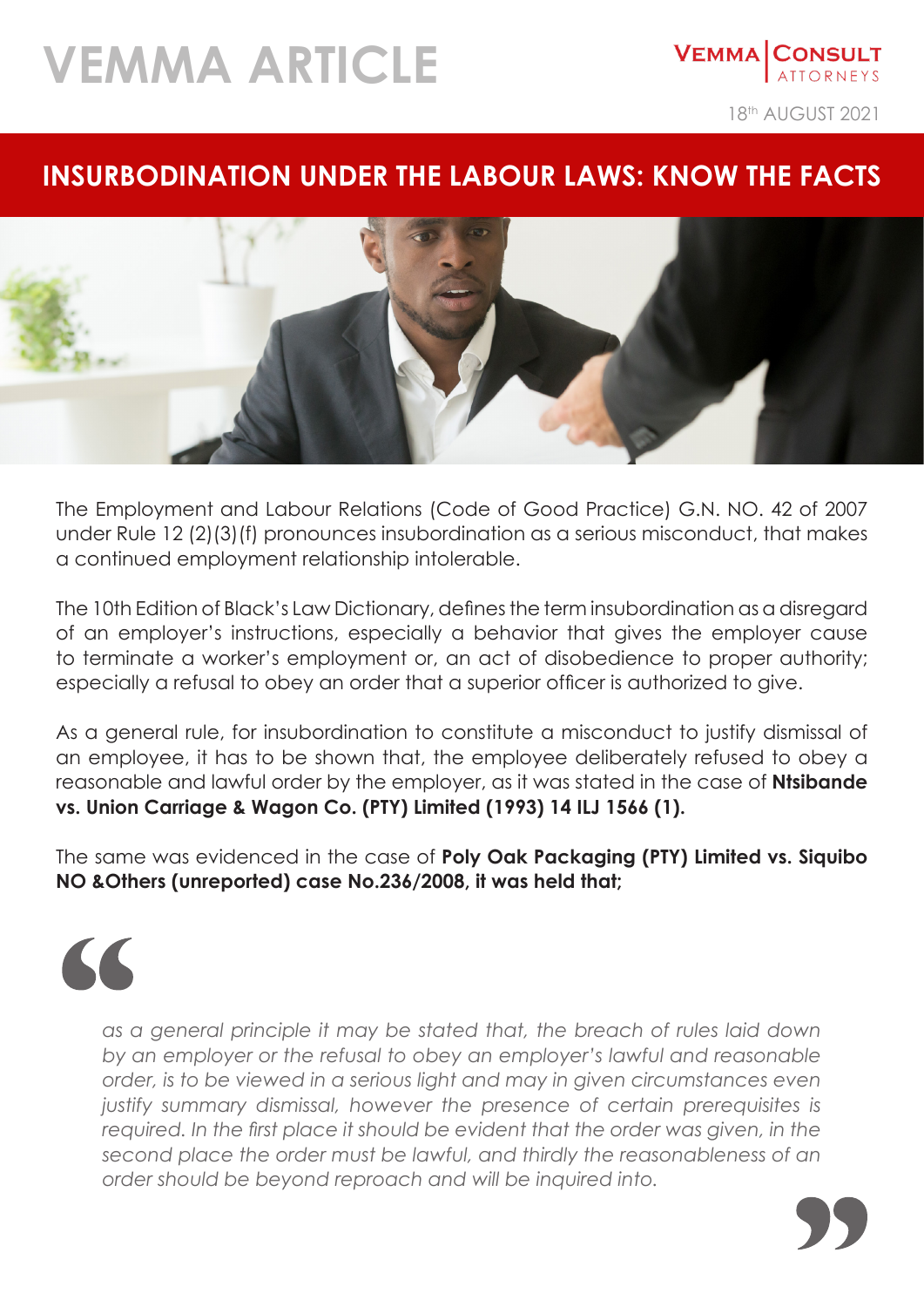Furthermore, in the case of **Vedastus S. Ntulanyenka & others vs. Mohamed Trans. Limited, Revision No. 4 of 2014,** High Court Labour Division at Shinyanga it was held that;

"acts of an employee of disobeying a lawful order of the employer constitutes a gross insubordination".

Despite the inclusion of insubordination in the **Employment and Labour Relations (Code of Good Practice) G.N. NO. 42 of 2007** as a possible justification for dismissal, employers might be wrong to assume that the refusal to obey a lawful and reasonable instruction will always justify termination of employment contract by the employer. As a matter of fact, refusal to obey a lawful and reasonable instruction may, in some cases, not even constitute misconduct.

Reliance is made in the case namely **Consolidated Revision Application No. 65 and 114 of 2019 between Registered Board of Trustees of LAPF, Dodoma vs. Jamal Mruma;** where the trial Judge upheld the CMA decision that rendered the employer's decision to terminate the employee's employment contract due to gross insurbodination unfair, and stated that:

I agree with both parties that insubordination is the act of the employee of *not adhering to the directive of the employer. It also involves disrespect and abusive language addressed to senior officers in disrespectful manner. In the present case the words alleged to create the offence is the act of the employee Jamal Mruma through Exhibit D l to doubt the competence of DIA and all staff members in the directorate on the field of technical auditing. And his recommendation that some measures to be taken 20 to train DIA staff or employ an expert on the technical audit, and perhaps restructure of the Directorate to improve efficiency. Reading through those words I do not see any word or phrase or a sentence amounting to be disrespectful, abusive language or disregarding to the directive of the employer. The employee was explaining his observation after his interview with DIA during the inquiry on the causes for the fund to incur unnecessary storage cost of furniture. The employee stated that his observations are honest and should in no way be misconstrued as an attempt to molest anyone. I agree that recommendation of the employee that perhaps the authority may restructure the Directorate to improve efficiency is a strong word which shows that the directorate was not efficient. But the employee made it clear in what area he was doubting the competence of the directorate. The area is on the field of technical auditing.*  And he gave his reasons for the doubts. It is my opinion that what was written *in exhibit D1 does not amount to insubordination. Further, there is no evidence*  whatsoever in the record to show the seriousness of the misconduct in the light of the nature of the job, the circumstances in which it occurred and *the likelihood of repetition. The circumstances of the incident shows that the*  reason for the employee to write his explanation to the Director General of *the Fund as found in Clause 21 1.8 and 1.9 of exhibit D1 is that DIA and her subordinate told him during the interview that he mismanaged the matter due*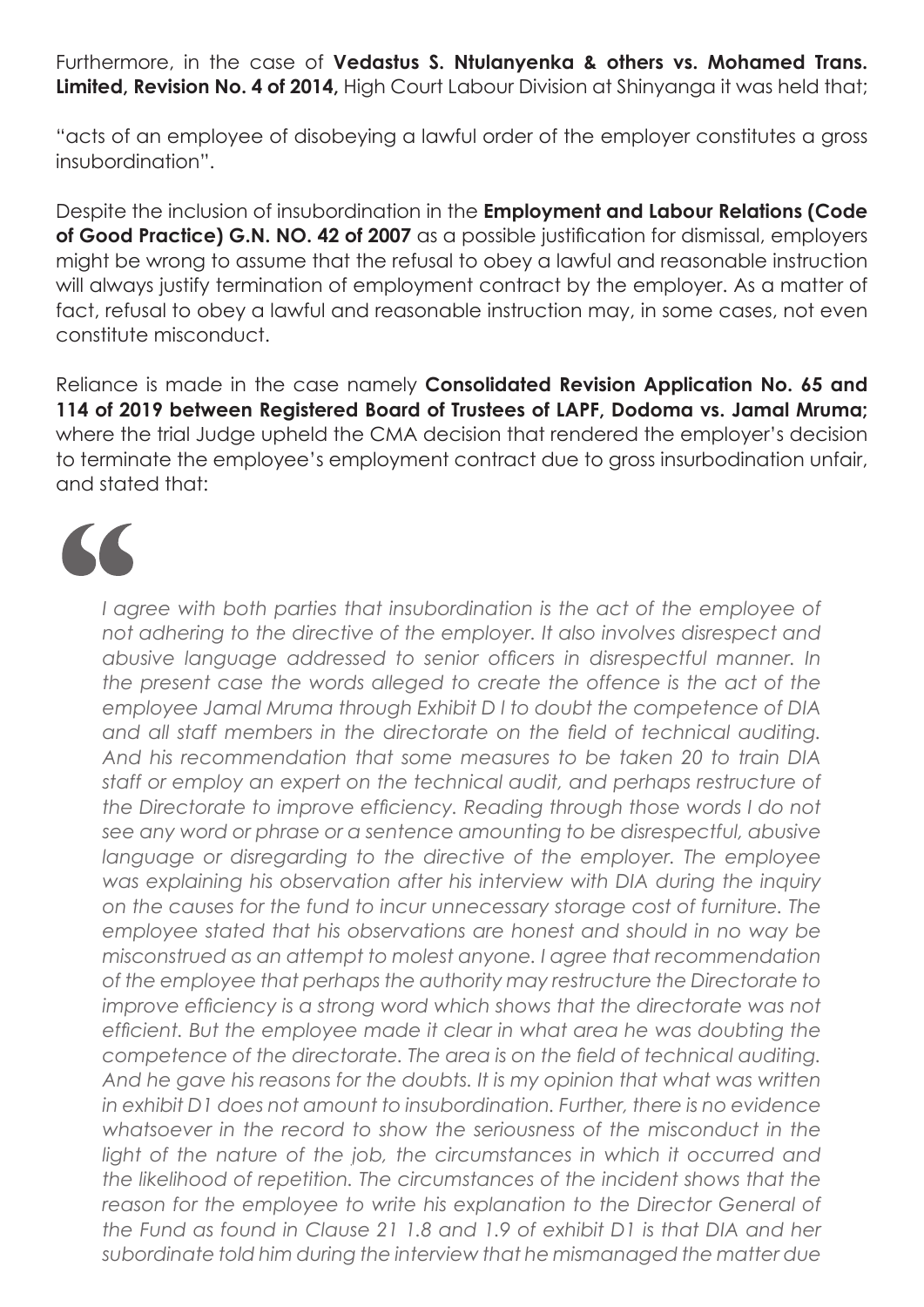*to negligence thus leading to loss incurred. Therefore, the employee decided to write the explanation - Exhibit D1 in order to defend himself as it was clear that DIA was accusing him for the mismanagement. There is no evidence in the record which dispute this testimony of the employee. Moreover, it is in record that the employee's employment record, length of service, previous disciplinary record and personal circumstances were not considered in disciplinary hearing held by ADC and the board. All of these are in contrary to*  rule 12(4) of the GN No. 42 of 2007. Therefore, I agree with the Trial Arbitrator *findings that there was no insubordination which was committed by the*  employee. From above, it is my finding that the employer failed to prove that *the reason for termination was fair.*

It is clearly seen in the above stated case, the Judge considered that, despite the fact that the employee's statement might sound strong, but the High Court still found the employer's decision to terminate the employee was unfair due to the following reasons;

- There was no any lawful directive or instruction from the employer that the employee refused to adhere to.
- There was no any word, phrase or sentence amounting to be disrespectful, abusive language or disregarding to the directive of the employer.
- The employee's statement originates from an interview with the DIA during the inquiry on the causes for the fund to incur unnecessary storage cost of furniture.
- The employee made it clear in what area he was doubting the competence of the directorate, gave reasons for his doubts and he even went further to state that his recommendations were his honest opinion and in no way should be misconstrued as an attempt to molest anyone.

Another remarkable case is that of **MITUSA obo Clarke vs. National Ports Authority (2006,9 BALR 861)** the employee, a Tug Master, was dismissed for refusing to obey a lawful and reasonable instruction from the tugboat's Pilot. The pilot had instructed the Tug Master to tie the tug's rope to the bow (front) of the ship to be boarded. However, the employee refused to do so on the grounds that It would be dangerous to follow the instruction. As the employee had already received a final warning for insubordination she was fired.

The arbitrator found, amongst other things, that:

- In terms of the employer's policy and international practice, Pilots carry out boarding operations at their own discretion.
- Decisions of Pilots as regards boarding operations are final.
- The instruction given by the Pilot had been both lawful and reasonable.
- However, when maneuvering their vessels to carry out the Pilot's instructions Tug Masters must avoid risks.
- According to standing orders, should the safety of the tug be at risk, the Tug Master may disregard the Pilot's instruction.
- Had an accident occurred after the rope had been secured to the front of the vessel the Tug master would have been blamed.